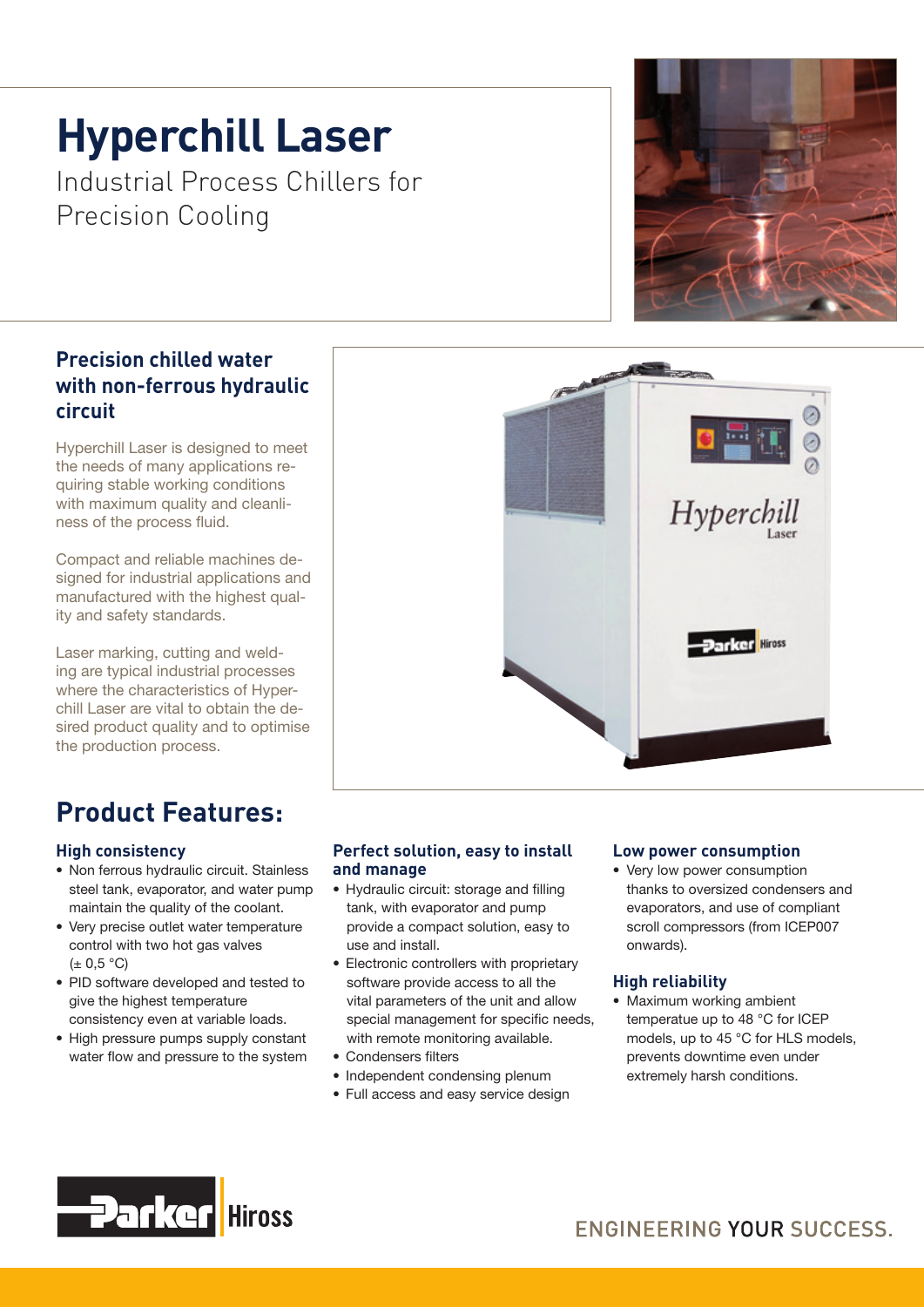The performance of high-powered lasers depends on effective cooling. High-powered lasers generate a significant amount of heat that must be removed from the laser system to avoid overheating critical

**Microprocessors:** allow complete control of the unit parameters. Proprietary software from ICEP007 onwards allows and wide range of programming and remote monitoring options.

#### **Compliant scroll compressors:**

(from ICEP007 onwards) with less moving parts and compliant technology provide excellent efficiency, high reliability, and very low noise levels.

#### **Water and refrigerant**

**manometers** permit easy control of the working conditions.

# **Stainless steel plate evaporators,** compact and

efficient, external to the tank.



#### **Versions:**

• Low ambient temperature (from ICEP007 onwards): additional condensing control for continuous operation in cold ambients (negative temperature). Available for air cooled versions with axial fans.

#### **Options:**

- Water by-pass: externally adjustable allowing the correct flow throught the system to be set.
- Flow switch: to be used as an alarm signal in case of water flow shut down.

 $components$ . Carbon dioxide  $(CO<sub>2</sub>)$ lasers, excimer lasers, ion lasers, solid-state lasers, and dye lasers all use liquid cooling to remove excess heat. Laser liquid cooling can help accomplish three goals: maintain-

**Mesh filters:** (from ICEP007 onwards) condenser protection from dirt and contamination, reduces maintenance costs and the risk of downtime.

**Water pump:** available with different head pressures to fit the end user application, can be also configured as twin system for redundancy.

**MODBUS** interface fitted on ICEP models (from ICEP007); optional for HLS models

ing a precise laser wavelength and higher output efficiency, achieving desired beam quality, and reducing thermal stress on a laser system.

**Water tank:** generously dimensioned guarantee high reliability and improved temperature control.

#### **Differential pressure switch:** protects pump and evaporator in case of flow shut down.



• Precision control: when very precise water temperature is required  $(\pm 0.5 \degree C)$ .

- Special and multiple pumps: higher (P50-5bar) or lower (P15- 1,5bar) head pressure available to suit different hydraulic cir-
- Check valves: external nonreturn valve + solenoid valve to separate the hydraulic circuit when the unit is switched off.
- Wheels (ICEP002-ICEP014): for easy of transport.

cuits. Double stand- by pump for higher reliability.

- Antifeeze heating (from ICEP007 onwards): avoids freezing when the unit is switched off. Can also be used as a heater to warm up the system.
- Remote control kits: base version for remote ON/OFF and general alarm monitoring or advanced version for complete unit management via remote monitoring.
- Water filters for circuit cleanliness and machinery protection.

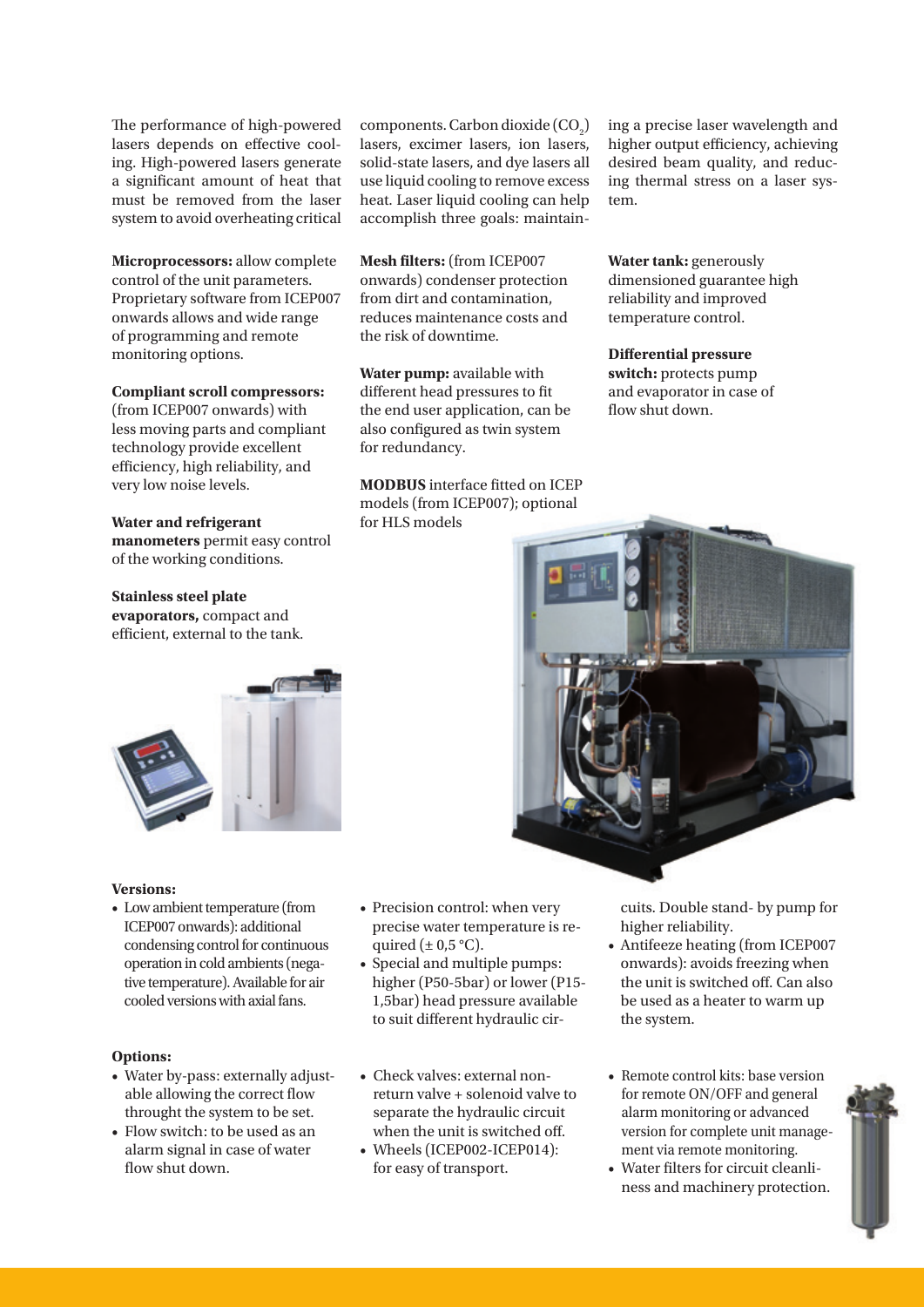# **Technical data**

| <b>Model</b>                                                |                             | <b>ICEP</b>         |                                     |                   |                                                                    |      |       |                           |                         |                                             |                |         | <b>HLS</b>                                 |                         |       |       |
|-------------------------------------------------------------|-----------------------------|---------------------|-------------------------------------|-------------------|--------------------------------------------------------------------|------|-------|---------------------------|-------------------------|---------------------------------------------|----------------|---------|--------------------------------------------|-------------------------|-------|-------|
|                                                             |                             | 002                 | 003                                 | 005               | 007                                                                | 010  | 014   | 020                       | 024                     | 030                                         | 040            | 050     | 060                                        | 076                     | 090   | 116   |
| Cooling capacity <sup>1</sup>                               | kW                          | 1,7                 | 3,3                                 | 5,2               | 7,8                                                                | 10,8 | 14,6  | 20,3                      | 23,6                    | 29,7                                        | 40,6           | 49,0    | 58,3                                       | 76,0                    | 90,2  | 115,5 |
| Compressor abs. Power <sup>1</sup>                          | kW                          | 0,7                 | 1,3                                 | 1,4               | 1,7                                                                | 2,5  | 3,2   | 4,4                       | 5,4                     | 5,7                                         | 7,5            | 10,0    | 12,3                                       | 15,4                    | 20,3  | 24,9  |
| Cooling capacity <sup>2</sup>                               | kW                          | 1,5                 | 2,9                                 | 4,57              | 6,8                                                                | 9,2  | 12,4  | 17,8                      | 20,9                    | 30,3                                        | 41,2           | 50,3    | 58,6                                       | 67,1                    | 79,9  | 101,3 |
| Compressor abs. Power <sup>2</sup>                          | kW                          | 0,8                 | 1,48                                | 1,54              | 1,87                                                               | 2,8  | 3,58  | 5,3                       | 6,5                     | 7,0                                         | 9,4            | 13,1    | 15,7                                       | 18,7                    | 24,2  | 29,9  |
| <b>Power supply</b>                                         | V/ph/Hz                     |                     | 230/1/50                            |                   | 400/3/50 no neutral                                                |      |       |                           |                         |                                             |                |         |                                            |                         |       |       |
| <b>Protection index</b>                                     |                             | 54<br>33            |                                     |                   |                                                                    |      |       |                           |                         |                                             |                |         |                                            |                         |       |       |
| Refrigerant                                                 |                             | R407c               |                                     |                   |                                                                    |      |       |                           |                         |                                             |                |         |                                            |                         |       |       |
| <b>Compressors</b>                                          |                             |                     |                                     |                   |                                                                    |      |       |                           |                         |                                             |                |         |                                            |                         |       |       |
| <b>Type</b>                                                 |                             |                     | hermetic pistons<br>hermetic scroll |                   |                                                                    |      |       |                           |                         |                                             |                |         |                                            |                         |       |       |
| <b>Compressors/circuits</b>                                 |                             |                     |                                     |                   |                                                                    |      |       | 1/1                       |                         |                                             |                |         |                                            | 2/2                     |       |       |
| Max abs. power <sup>1</sup> comp.                           | kW                          | 0.7                 | 1,3                                 | 1,5               | 2.4                                                                | 3.8  | 4,4   | 5,7                       | 6,6                     | 8,3                                         | 11,4           | 14,9    | 17,3                                       | 11.1                    | 13,7  | 16.8  |
| <b>Axial fans</b>                                           |                             |                     |                                     |                   |                                                                    |      |       |                           |                         |                                             |                |         |                                            |                         |       |       |
| Quantity                                                    | $n^{\circ}$                 |                     |                                     | $\overline{1}$    |                                                                    |      |       |                           |                         |                                             | $\overline{2}$ |         |                                            |                         | 3     |       |
| Max. abs. Power <sup>1</sup> fan                            | kW                          | 0,07                | 0,12                                | 0,12              | 0,3                                                                | 0,3  | 0,4   | 0,4                       | 0,4                     | 0,45                                        | 0,69           | 0,69    | 0.69                                       | 0,78                    | 0,78  | 0,78  |
| <b>Air flow</b>                                             | $m^3/h$                     | 430                 | 1295                                | 1295              | 3437                                                               | 3437 | 4337  | 6878                      | 6159                    | 9437                                        | 16029          | 15215   | 16875                                      | 25500                   | 25000 | 26400 |
| Pump P30                                                    |                             |                     |                                     |                   |                                                                    |      |       |                           |                         |                                             |                |         |                                            |                         |       |       |
| Max abs. power                                              | kW                          | 0,4                 | 0,4                                 | 0,4               | 0,9                                                                | 0,9  | 1,0   | 1,3                       | 1,3                     | 1,3                                         | 2,2            | 2,2     | 2,2                                        | 2,7                     | 2,7   | 2,7   |
| Water flow (nom/max) <sup>1</sup>                           | $m^3/h$                     |                     |                                     |                   | 0,3/1,9 0,6/1,9 0,9/1,9 1,3/4,8 1,8/4,8                            |      | 2,5/6 |                           | 3,4/9,6 4,9/9,6 5,1/9,6 |                                             | 6,9/18         | 8,4/18  | 10,1/18                                    | 13,1/27 15,5/27 19,8/27 |       |       |
| Head pressure (nom/min) <sup>1</sup>                        | m <sub>H<sub>2</sub>O</sub> | 36/5                | 32/5                                | 27/5              |                                                                    |      |       |                           |                         | 32/12,830/12,8 31/21 30/17,329/17,3 26/17,3 | 29/23,1        | 27/23,1 | 25/23,1                                    | 30/18                   | 28/18 | 25/18 |
| Pump P50                                                    |                             |                     |                                     |                   |                                                                    |      |       |                           |                         |                                             |                |         |                                            |                         |       |       |
| Max abs. power                                              | kW                          | 0,6                 | 0,6                                 | 0,6               | 0,9                                                                | 0,9  | 0,9   | 1,2                       | 1,5                     | 2,2                                         | 2,2            | 2,2     | 3,0                                        | 4,5                     | 4,5   | 4,5   |
| Water flow (nom/max) <sup>1</sup>                           | $m^3/h$                     | $0,3/2,7$ $0,6/2,7$ |                                     |                   | 0,9/2,7 1,3/4,2 1,8/4,2 2,5/4,2                                    |      |       | 3,5/2                     | 4,1/7,2                 | 5,1/9                                       | 6,8/12,6       |         | 8,8/12,6 10,1/12,6 13,1/27 15,5/27 19,8/27 |                         |       |       |
| Head pressure (nom/min) <sup>1</sup>                        | m H <sub>2</sub> O          | 58/8                | 52/8                                |                   | 45 / 8   53 / 26   52 / 26   45 / 26   49 / 21   56 / 26   52 / 44 |      |       |                           |                         |                                             | 49/40          | 46/40   | 52/49                                      | 47/30                   | 45/30 | 40/30 |
| Dimensions and weight                                       |                             |                     |                                     |                   |                                                                    |      |       |                           |                         |                                             |                |         |                                            |                         |       |       |
| <b>Width</b>                                                | mm                          | 520                 | 755                                 | 755               | 756                                                                | 756  | 756   | 756                       | 756                     | 756                                         | 856            | 856     | 856                                        | 898                     | 898   | 898   |
| <b>Depth</b>                                                | mm                          | 500                 | 535                                 | 535               | 806                                                                | 806  | 806   | 1206                      | 1206                    | 1206                                        | 1956           | 1956    | 1956                                       | 2200                    | 2200  | 2200  |
| <b>Height</b>                                               | mm                          | 550                 | 801                                 | 801               | 1405                                                               | 1405 | 1405  | 1405                      | 1405                    | 1405                                        | 1680           | 1680    | 1680                                       | 1984                    | 1984  | 1984  |
| <b>Connections in/out</b>                                   | in                          | 1/2"                | 3/4"                                | 3/4"              | 3/4"                                                               | 3/4" | 3/4"  | 1"                        | 1"                      | 1"                                          | 1" 1/2         | 1" 1/2  | 1" 1/2                                     | 2"                      | 2"    | 2"    |
| <b>Tank capacity</b>                                        | т                           | 15                  | 15                                  | 22,5              | 65                                                                 | 65   | 65    | 100                       | 100                     | 130                                         | 250            | 250     | 250                                        | 300                     | 300   | 300   |
| <b>Weight (axial)</b>                                       | kg                          | 40                  | 80                                  | 85                | 160                                                                | 165  | 175   | 220                       | 230                     | 250                                         | 450            | 470     | 510                                        | 750                     | 870   | 960   |
| <b>Noise level</b>                                          |                             |                     |                                     |                   |                                                                    |      |       |                           |                         |                                             |                |         |                                            |                         |       |       |
| <b>Sound pressure (axial)</b>                               | dB(A)                       | 52                  | 52                                  | 52                | 53                                                                 | 53   | 50    | 50                        | 50                      | 51                                          | 52             | 52      | 53                                         | 58                      | 58    | 58    |
| ARNI LE SI STELETIS NELLE ALS SERVICES EN ESTE ESTE EN 1990 |                             | 004500              |                                     | $-1$ $-1$ $0$ $0$ |                                                                    |      |       | $\sim$<br>$\cap$ $\Gamma$ |                         |                                             |                |         |                                            |                         |       |       |

(1) at water inlet/outlet temperature =  $20/15$  °C, glycol 0 %, ambient temperature 25 °C.

(2) at water inlet/outlet temperature = 25/20 °C, glycol 0 %, ambient temperature 35 °C.

(3) referred to free field conditions at a distance of 10m from unit, measured on condenser side, 1 m from ground.

| A) Ambient temperature<br>Correction factor (f1) | $^{\circ}$ C  | 5<br>10 |          | 15   | 20   | 25 |  | 30   | 35   |  | 40   | 45   |  |
|--------------------------------------------------|---------------|---------|----------|------|------|----|--|------|------|--|------|------|--|
|                                                  |               | 1,05    | 1,05     | 1,05 | 1,05 |    |  | 0,95 | 0,89 |  | 0,83 | 0,77 |  |
| B) Water outlet temp.                            | PC            | 5       |          | 10   |      | 15 |  |      | 20   |  | 25   |      |  |
| Correction factor (f2)                           |               | 0,72    |          | 0,86 |      |    |  |      |      |  |      |      |  |
| C) Glycol (in weight)<br>Correction factor (f3)  | $\frac{9}{6}$ |         | $\Omega$ |      | 10   |    |  | 20   |      |  | 30   |      |  |
|                                                  |               |         |          |      | 0,99 |    |  | 0,98 |      |  | 0,97 |      |  |

To obtain the required cooling capacity multiply the value at nominal conditions by the above correction factors (i.e. cooling capacity = Pxf1xf2xf3, where P is the cooling capacity at conditions (1). Hyperchill Laser, in its standard configuration, can operate up to ambient temperatures of max 48 °C for ICEP models, 45 °C for HLS models and min 5 °C and water temperatures of max 30 °C inlet and min. 0 °C outlet. The above correction factors are approximative: for a precise selection always refer to the software selection program.